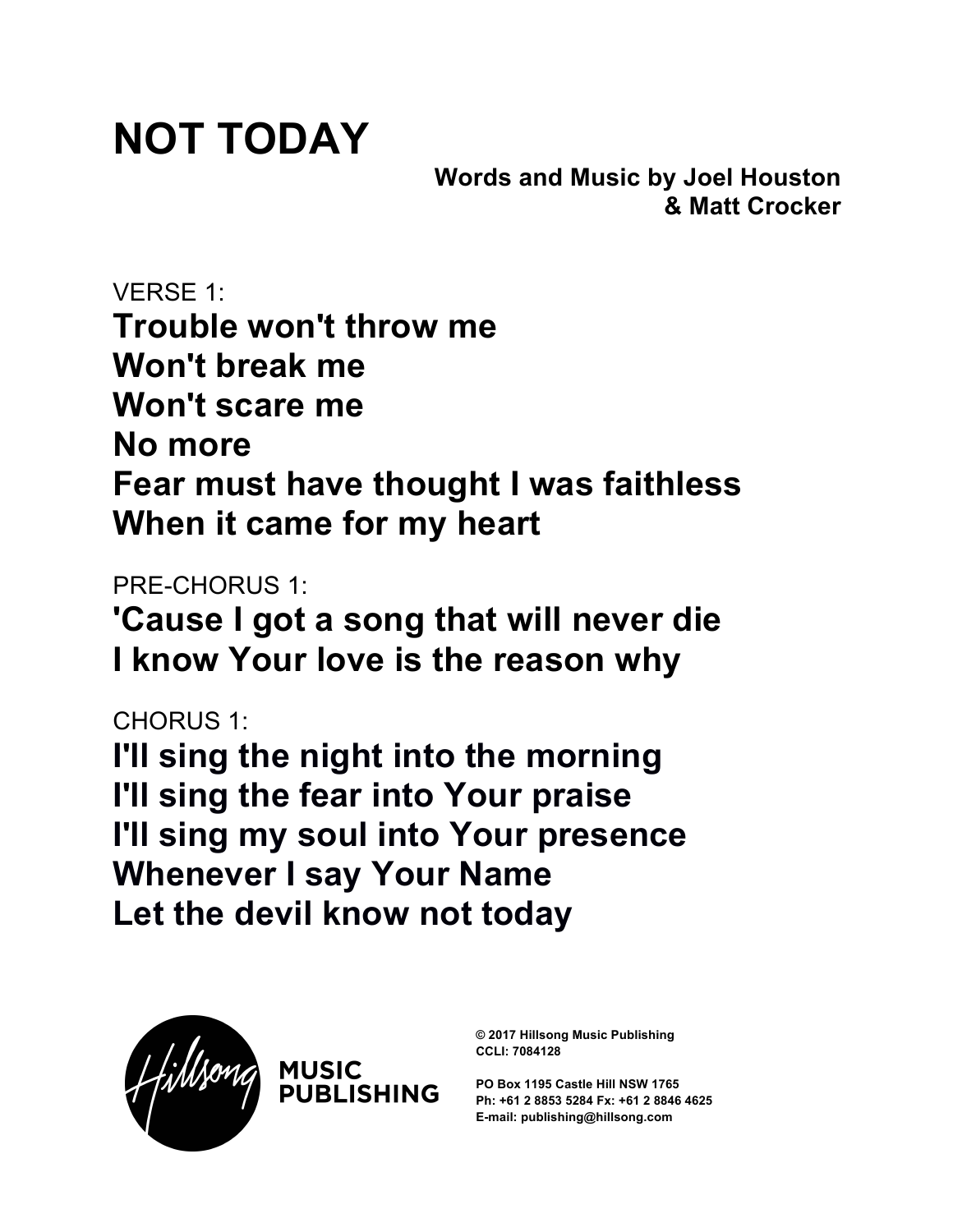VERSE 2:

**Tell me did the enemy panic As You took up that cross Tell me did the darkness cry mercy As You rolled back that rock**

PRE-CHORUS 2:

**'Cause I know Your life is the life in mine I know Your love is the reason why**

CHORUS 2:

**I'll sing the night into the morning I'll sing the fear into Your praise I'll sing my soul into Your presence Whenever I say Your Name Let the devil know not today Whenever I say Your Name Jesus Let the devil know not today Not now not ever again**



**MUSIC** 

**© 2017 Hillsong Music Publishing CCLI: 7084128**

**PO Box 1195 Castle Hill NSW 1765 Ph: +61 2 8853 5284 Fx: +61 2 8846 4625 E-mail: publishing@hillsong.com**